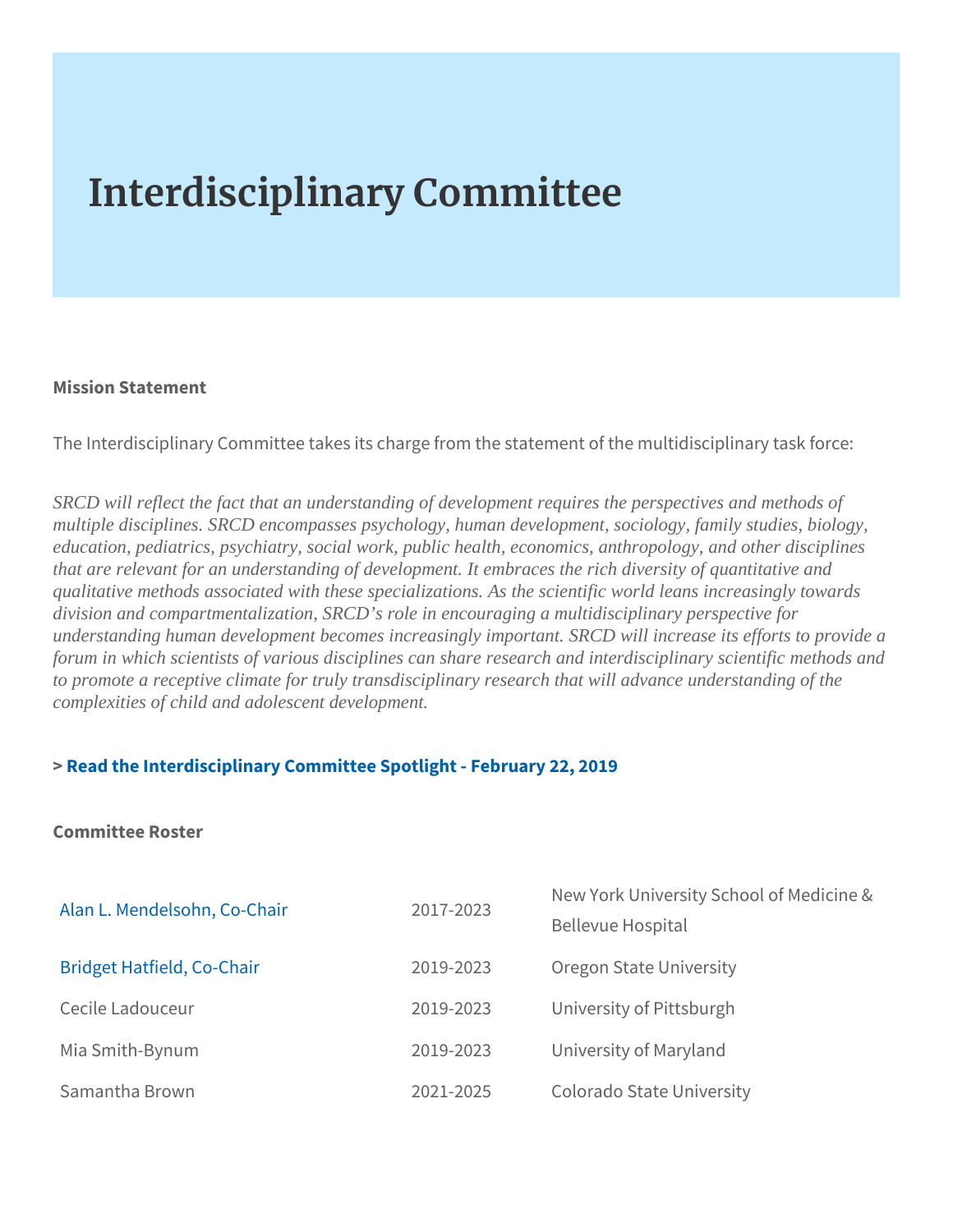Bruce Ellis 2021-2025 University of Utah Jeffrey Liew 2021-2025 Texas A&M University - College Stational Agency 2021-2025 Texas A&M University - Colleg Carol Scheffner Hammer 2021-2025 Columbia University Nicholas Allen, Governing Council Representative, Ex-Officio 2021-2023 University of Oregon Meltem Yucel, SECC Repre 2021 a 200 23 University of Virginia [Staff Li](mailto:membership@srcd.org)aison Society for Research in Child

Activities and News

[2015 Interdisciplinary Committee C](https://www.srcd.org/sites/default/files/file-attachments/ic2015brochurebio_final.pdf)offee Hour Brochure

[2015 Interdisciplinary Committe](https://www.srcd.org/sites/default/files/file-attachments/ic2015flyer_final.pdf)e Coffee Hour Flyer

- *Calcuter disciplinary Awards*
- Interdisciplinary Programs
- *CALLET Interdisciplinary Special Issues*
- $^{\bullet}$  Interdisciplinary Awardees Presentations and Interviews
- Upcoming Events
- [SRCD Youtube](https://www.youtube.com/user/srcdchilddevelopment) Channel

Awards

- [Jacobs Foun](http://jacobsfoundation.org/what-we-do/klaus-j-jacobs-awards/)dation
- [Jefress Trust Awards Program in Inte](http://www.hria.org/tmfgrants/jeffress/)rdisciplinary Research
- [2015-2016 Research Incubator Awa](http://www.dibs.duke.edu/news/announcements/2014/11/25/2015-2016-research-incubator-awards/)rds (Duke University)
- [King's Experience Interdis](http://www.kcl.ac.uk/campuslife/ke/awards/interdisciplinary-awards.aspx)ciplinary Award
- **\* [SNI Interdisciplinary S](https://neuroscience.stanford.edu/initiatives/sni-interdisciplinary-scholar-awards)cholar Awards**
- [Monroe G. Sirken Award in Interdisciplinary](http://www.amstat.org/awards/monroesirkenaward.cfm) Survey Methods Res
- $^{\circ}$  [Interdisciplinary Behavioral and Social](http://www.nsf.gov/funding/pgm_summ.jsp?pims_id=504832) Science Research (IBSS
- [Distinguished Awards for Interdisci](http://sustainability.umich.edu/dow/distinguished-awards)plinary Sustainability
- [James H. Zumberge Research a](http://research.usc.edu/for-investigators/funding/usc/zumberge/)nd Innovation Fund
- [Jeffres Trust Awards Program in Inte](http://www.hria.org/tmfgrants/jeffress/)rdisciplinary Research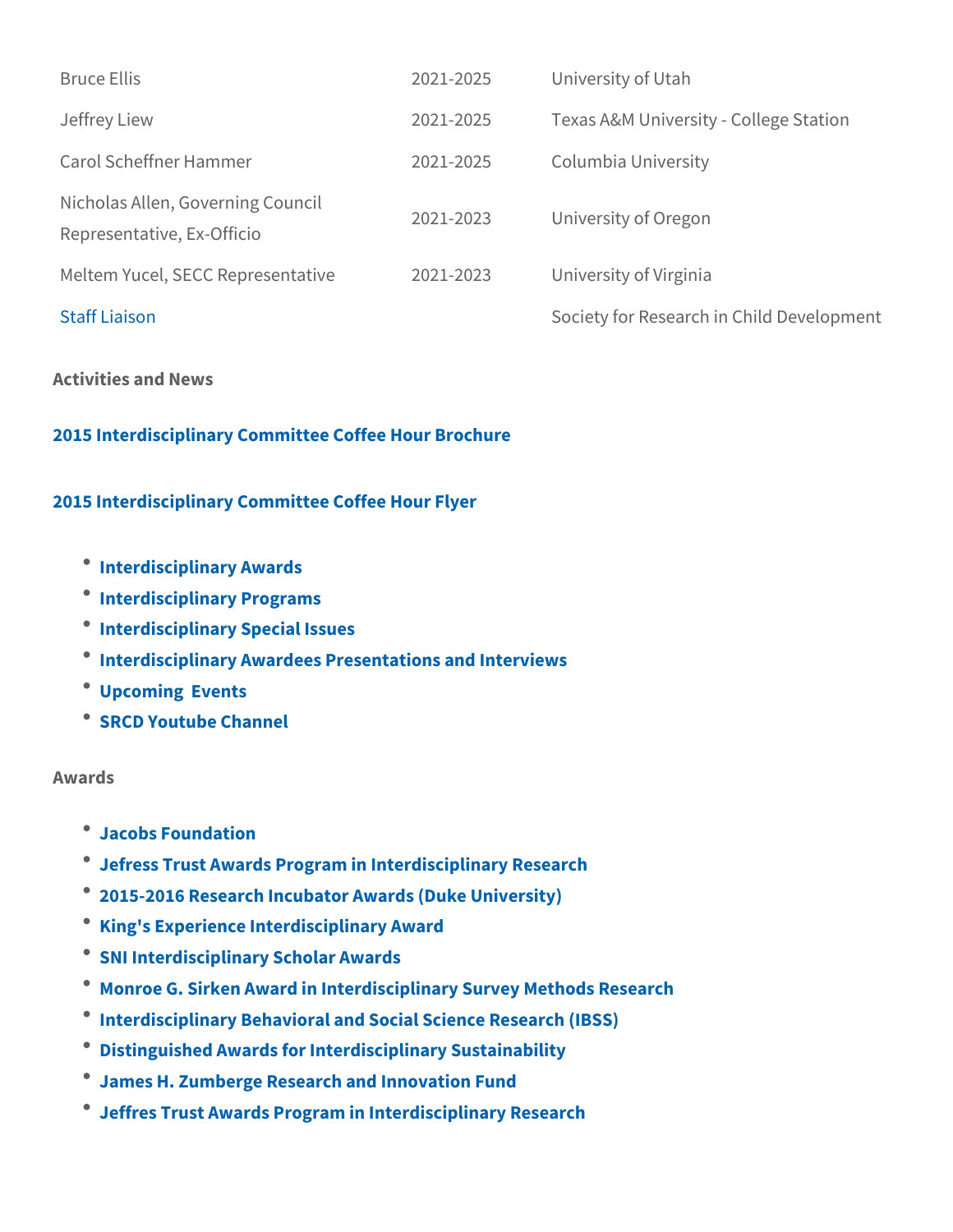- . [Mizzou Advantage: Faculty Interdisciplin](http://mizzouadvantage.missouri.edu/opportunities/faculty-interdisciplinary-development-awards/)ary Development Award
- [Welcome Trust: The](http://www.wellcome.ac.uk/Funding/Public-engagement/Funding-schemes/Hub-Award/index.htm) Hub Award
- [University of Oregon: Incubating Inte](http://rfd.uoregon.edu/content/incubating-interdisciplinary-initiatives-i3-awards)rdisciplinary Initiatives

Programs

In this page, we include some suggestions of interdisciplinary prog students, postdoctoral fellows and faculty. The list of prognates is the Committee **co-askifts** the consideration of other programs.

- [Early Career Interdisciplinary Scholars Fellowship Prog](https://www.srcd.org/professional-advancement/fellowships/ECISP)ram (Soc [Developm](https://www.srcd.org/professional-advancement/fellowships/ECISP)ent)
- [Behavioral Health Programs \(Arizo](https://asuonline.asu.edu/dbh)na State University)
- <sup>.</sup> [Eliot-Pearson Department of Child Study and Human](http://ase.tufts.edu/epcshd/default.aspx) Development
- [Learned Centered Curricula \(University](https://catalogue.usc.edu/schools/college/learner/#clp) of Southern California)
- [LIFE Course: Evolutionary and Ontogenetic Dyna](http://www.sitemaker.umich.edu/life/home)mics (Universit
- <sup>.</sup> [Interdisciplinary Program in Biomedical Sciences \(Un](http://idp.med.ufl.edu/)iversity of
- [Center for Interdisciplinary Studie](http://www.davidson.edu/academics/cis)s (Davidson College)
- [The Department of Biobehavioral](http://bbh.hhd.psu.edu/) Health (Penn State)
- <sup>.</sup> [Interdisciplinary Studies in Child Development Concentr](http://catalog.csustan.edu/preview_program.php?catoid=8&poid=569)ation (C
- [PhD in Human Development and Social Policy](http://www.sesp.northwestern.edu/hdsp/) (Northwestern Uni
- \* [Doctoral Program in Behavioral and Social Healt](http://www.brown.edu/academics/public-health/behavioral-and-social-sciences/graduate-programs-behavioral-and-social-science/doctoral-program-behavioral-and-social-health-scienc)h Sciences (Bro
- [Mind, Brain and Education Program](http://www.gse.harvard.edu/masters/mbe) (Harvard University)
- $^{\bullet}$  [Interdisciplinary Studies \(Institute](https://www.ids.ias.edu/) for Advanced Study)
- [Spring 2015 Interdisciplinary hono](http://www.sashonors.rutgers.edu/academics/curriculum/honors-courses/interdisciplinary-seminars/1861-spring-2015-interdisciplinary-honors-seminars2)rs seminars (Rutgers)
- [2015 Interdisciplinary Programe \(Loyola](http://2014bulletin.loyno.edu/undergraduate/interdisciplinary-programs) University New Orleans)

Interdisciplinary Special Issues

- \* The journal Research in Human Development has just published Just one wish for the study of huendained by Bonneamd A. Stetterst McClelland (Oregon State University). The issue includes the se and playing well with others which contains the following paper
- $^{\bullet}$  [Interdisciplinari](http://www.nature.com/news/interdisciplinarity-1.18295)ty, Nature
- <sup>.</sup> [Sustainable humanity, sustainable nature: Our responsibi](http://www.casinapioiv.va/content/accademia/en/publications/extraseries/sustainable.html)lity, P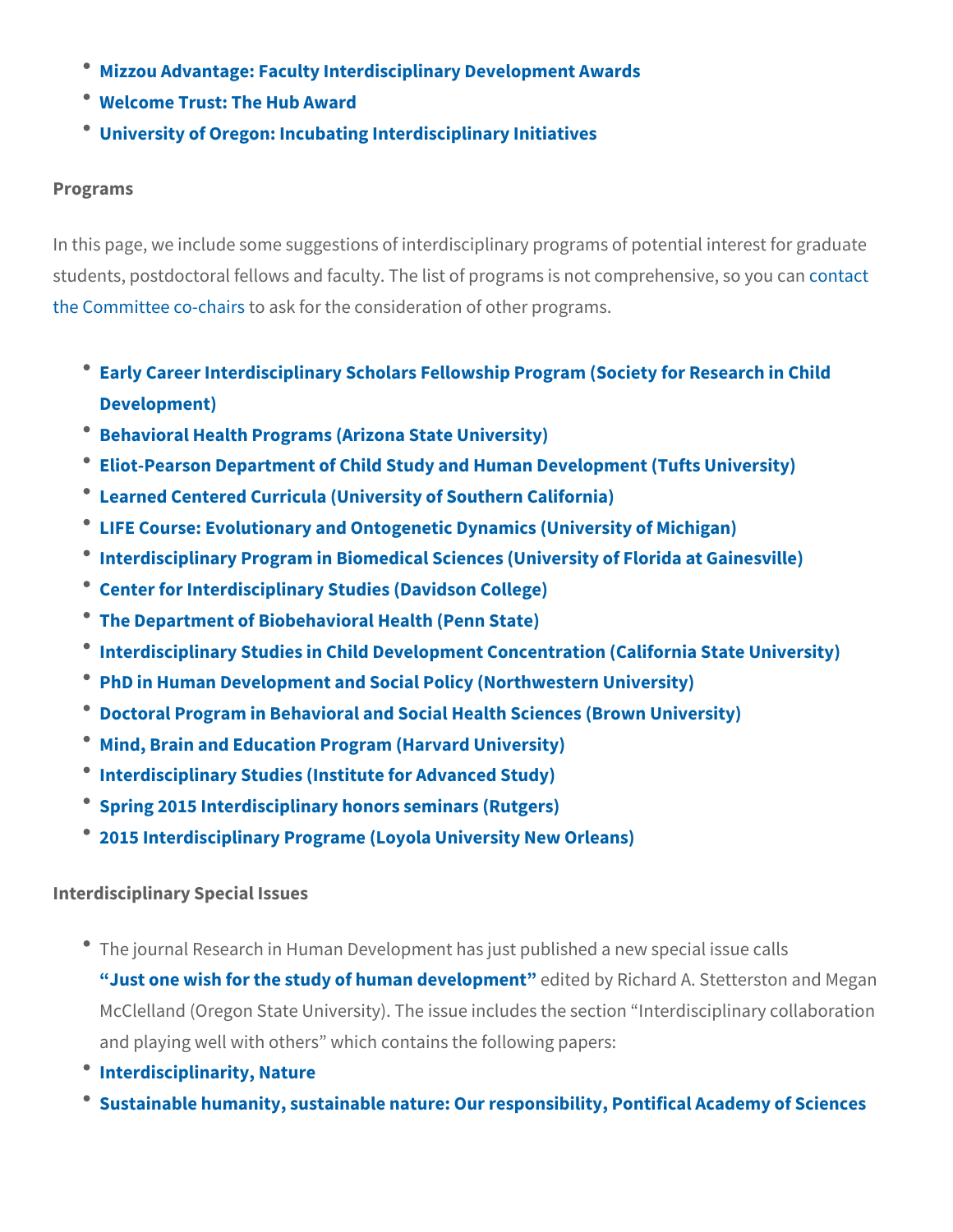- \* [Towards Truly Interdisciplinary Research](http://tandf.msgfocus.com/c/1vb5sXLtPjjuowE5CUmmKCg3c), Unsoula HMu Sotazuding Development
- $\bullet$  [Teams Do It](http://tandf.msgfocus.com/c/1vb5tkfBpyHZolg6HMiWxNp9l), Thone i  $\Omega$ . Antonucci
- [Let s Work Together: Towards Interdis](http://tandf.msgfocus.com/c/1vb5tGJIZO6uo9S7MEfwkYyfu)lagind Schoon Collaboration
- [The Study That](http://tandf.msgfocus.com/c/1vb5u3dQA3uZnYu8Rwc689HlD) Grank FA Finustenberg
- [Understanding Human Development: Toward a C](http://tandf.msgfocus.com/c/1vb5upHYaiTunN69Wo8FVkQrM)Foendepricke J. Morsisione Fr

Interdisciplinary Awardees Presentations and Interviews

- Gary W. Evans (2017 SRCD Inderdisciplinary Awardee)
- Thomas S. Weisner (2017 SRCD Inderdisciplinary Awardee)
- [Carol Worthman \(2015 SRCD Interd](https://www.youtube.com/watch?v=d8EsWOgCgv0)isciplinary Awardee)
- [Tom Boyce \(2015 SRCD Interdi](https://www.youtube.com/watch?v=_mSrc0GFpJw)sciplinary Awardee)

Events

2017

 $\bullet$  [Biennial Meeting of the Society for Rese](https://www.srcd.org/event/srcd-2017-biennial-meeting)arch in Child Developm

2016

- [Interdisciplinary research methods. What? Why? Ho](http://www.inter-disciplinary.net/research/interdisciplinarity/methodologies/research-methods/call-for-submissions/)w? Who? (In
- [5th International Conference on](http://www.icar5newzealand.com/) Adoption Researh
- [The International Conference on Interdis](http://www.istdst.org/HSS)ciplinary Social Scienc
- [End-of-Academic-Year Multidisciplinar](http://www.internationaljournal.org/munich.html)y Conference in Munich
- [Education and Development](http://www.ed-conference.org/) Conference 2016
- Interdisciplinary Forum (Missouri State)
- [3rd International Conference on Interdiscipl](http://www.flelearning.co.uk/icisss)inary Social Science
- <sup>.</sup> [4th Annual International Conference on Cognitive Socia](http://www.futureacademy.org.uk/ContentConference.aspx?code=89&conference_code=3&description=2014 Chairs & Message)l, and
- [2016 Asia-Pacific Conference on Educatio](http://www.apcesp.org/index.asp?id=2)n, Society and Psych
- [10th annual International Technology, Education and Development Confere](http://iated.org/inted/)nce
- [Interdisciplinary symposia \(Un](http://congress2016.ca/program/symposia)iversity of Calgary)
- <sup>.</sup> [Second International Conference on Loss, Bereavement and](http://www.ovdan-eilat2016.com/) Hum [World: Facts, Insights a](http://www.ovdan-eilat2016.com/)nd Implications
- [IACAPAP Congress 2016: International Association for Child](http://www.iacapap2016.org/) and [Profess](http://www.iacapap2016.org/)ions